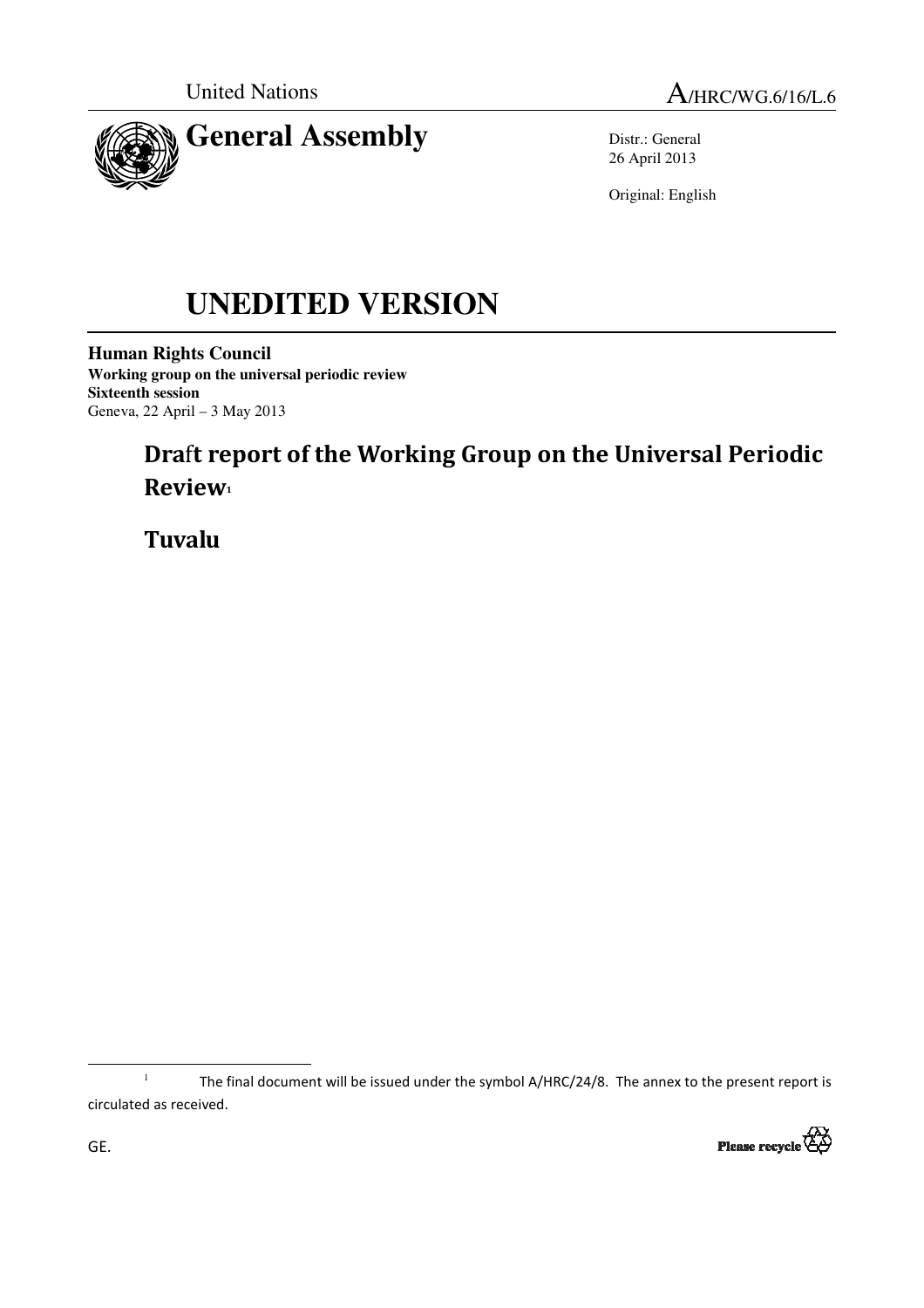## Contents

|    |       | Paragraphs | Page |
|----|-------|------------|------|
|    |       | $1 - 4$    | 3    |
|    |       | $5 - 80$   | 3    |
| H. | A.    | $5 - 20$   | 3    |
|    | B.    | $21 - 80$  | 5    |
|    |       | $81 - 83$  | 12   |
|    | Annex |            |      |
|    |       |            | 19   |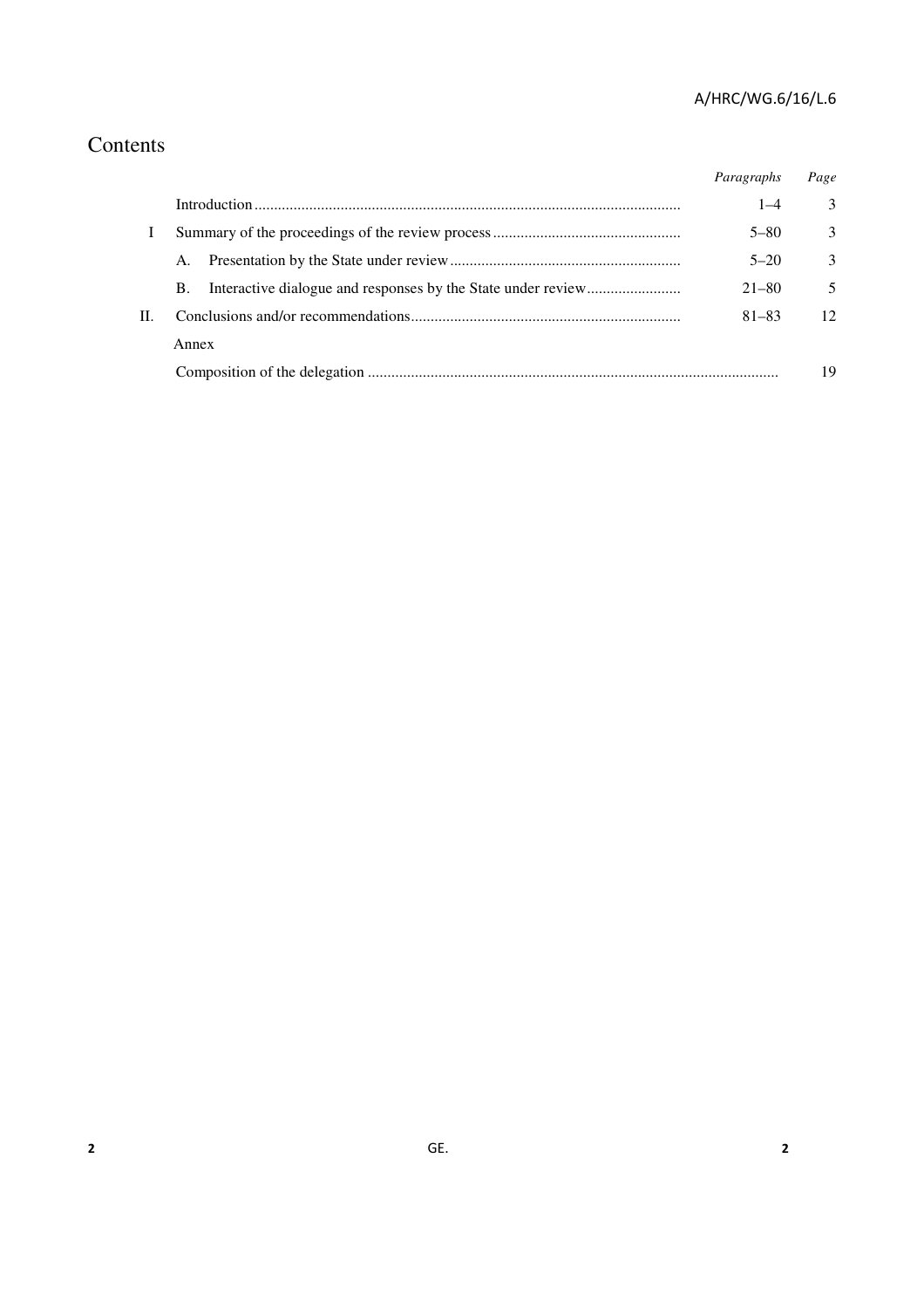### Introduction

1. The Working Group on the Universal Periodic Review (UPR), established in accordance with Human Rights Council resolution 5/1 of 18 June 2007, held its sixteenth session from 22 April to 3 May 2013. The review of Tuvalu was held at the  $6<sup>th</sup>$  meeting on 24 April 2013. The delegation of Tuvalu was headed by Ms. Eselealofa Apinelu, Attorney General. At its  $10<sup>th</sup>$  meeting held on 26 April 2013, the Working Group adopted the report on Tuvalu.

2. On 14 January 2013, the Human Rights Council selected the following group of rapporteurs (troika) to facilitate the review of Tuvalu: Islamic Republic of Mauritania, Republic of Korea and Republic of Estonia.

3. In accordance with paragraph 15 of the annex to resolution 5/1 and paragraph 5 of the annex to resolution 16/21, the following documents were issued for the review of Tuvalu:

 (a) A national report submitted/written presentation made in accordance with paragraph 15 (a) (A/HRC/WG.6/16/TUV/1);

 (b) A compilation prepared by OHCHR in accordance with paragraph 15 (b) (A/HRC/WG.6/16/TUV/2);

 (c) A summary prepared by OHCHR in accordance with paragraph 15 (c) (A/HRC/WG.6/16/TUV/3).

4. A list of questions prepared in advance by the United Kingdom of Great Britain and Northern Ireland, The Netherlands, Slovenia, Mexico, Montenegro, Liechtenstein and Spain was transmitted to Tuvalu through the troika. These questions are available on the extranet of the UPR.

## 1. Summary of the proceedings of the review process

#### A. Presentation by **the** State under review

5. At the 6<sup>th</sup> meeting, on 24 April 2013, H.E. Ms. Eselealofa Apinelu, Attorney General, presented the national report and made an opening statement. She affirmed Tuvalu's commitment to the Universal Periodic Review and expressed appreciation to those who had provided support in the preparation of the State report.

6. The Head of the Delegation started her intervention by referring to the specific vulnerabilities that Tuvalu, as a small island State, had to face, namely the threat of the adverse impacts of climate change and sea level rise, as well as the lack of capacity. The impact of globalization was overwhelming and the global financial crisis, together with the physical and social characters of the country, had seriously undermined Tuvalu's ability to provide essential services to its people. The continuing loss of vital land, destruction of food crops and contamination of the ground water supply by seawater intrusion were everyday challenges that affected the competing interests and priority needs of the Government and that seriously undermined Tuvalu's capacity to protect fundamental human rights and to particularly fully implement the economic, social and cultural rights.

7. The Attorney General also stated that Tuvalu's cultural traditions and its community interests preserved harmony and peace in the country and influenced the behaviour of society and the management of the island community. To that extent, governance was assured through the *'falekaupule'*, the traditional house of the island chiefs and elders.

8. Despite the above-mentioned situations, Tuvalu expressed its commitment to protect human rights and to meet its obligations on human rights while noting that many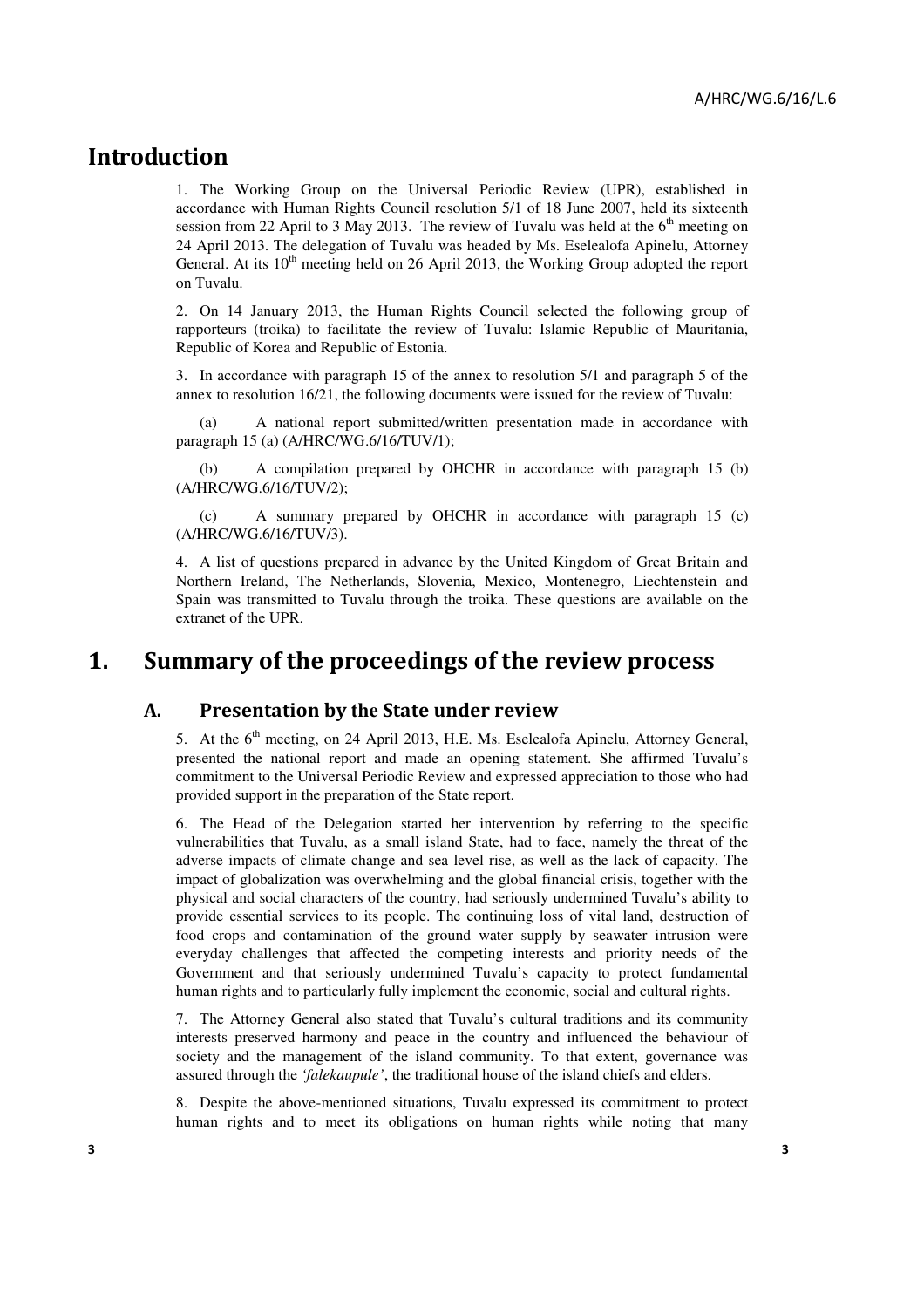commitments were dependent on the availability of financial and technical resources. In that regard, the advantages of the UPR process were welcomed, particularly the fact that it allowed Tuvalu to take stock of the human rights' protection and it permitted the Government to inform the international community of its human rights situation and to engage with other countries regarding the improvement of human rights.

9. With the aim of answering the advance questions received, the Head of the Delegation explained that, despite the fact that Tuvalu had not fully implemented all the supported recommendations of the last review, it had addressed human rights matters of significant relevance for the country, by mainly using the Te Kakeega II (National Strategic Development Plan). Some of the key national priorities identified in the National Strategic Development Plan were: education, health, establishment of the Ombudsman's Commission, gender equality promotion, expansion of the women role in development, youths' participation in sports, promotion of traditional knowledge and culture, local governance and community development, revision of labour related legislation, access to safe drinking water, housing availability and mitigation of climate change agricultural impacts.

10. She also highlighted some progresses made related to Tuvalu's human rights commitments, such as the reporting to the Committee on the Rights of the Child and the Committee on the Elimination of Discrimination against Women; the support of the visit of the Special Rapporteur on the human right to safe drinking water and sanitation; the support of the ratification of the Convention on the Rights of Persons with Disabilities; the accession to the Rome Statute of the International Criminal Court; the inclusion of gender in government planning; and the visibility given to climate change issues.

11. Tuvalu noted, however, several challenges and constraints in the implementation of recommendations and of the overall human rights commitments, mainly the funding constraints, the resource availability and the opportunity, which denied the outer-islands the opportunity to participate actively. The impacts of climate change and sea level rise; the lack of internal capacity, of financial support, of human resources and of understanding on the UN human rights conventions, were likewise recognized as constraints to implement the UPR recommendations.

12. Tuvalu mentioned that its plans for implementing the recommendations of the Special Rapporteur on the human right to safe drinking water and sanitation will be finalised upon receiving the final report from the Special Rapporteur. However, the Government was working to ensure a priority to access to safe drinking water and sanitation facilities.

13. Tuvalu reported that the Government was considering supporting the ratification of core human rights treaties but discussions were on-going given the country's capacity constraints and the responsibility attached to the implementation of such treaties.

14. Likewise, regarding the questions received on legislative compliance, the Government was seeking financial and technical assistance from the international community. In that regard, with the assistance of the Pacific Islands Forum Secretariat, Tuvalu was considering facilitating a legislative compliance review of national laws and a cost benefit analysis before ratifying specific treaties. The Delegation however reiterated that the Government had already endorsed accession to the Rome Statute of the International Criminal Court.

15. On women's rights and traditional practices, the Attorney General stated that domestic violence was the main form of violence against women in Tuvalu. The CEDAW National Taskforce was giving more attention to this issue and the Family Protection and Domestic Violence Bill was awaiting community consultations in all islands before resubmission to Cabinet for consulting in Parliament. Furthermore, in 2009 the Parliament passed the Police Powers and Duties Act (PPDA), which made domestic violence a criminal offence,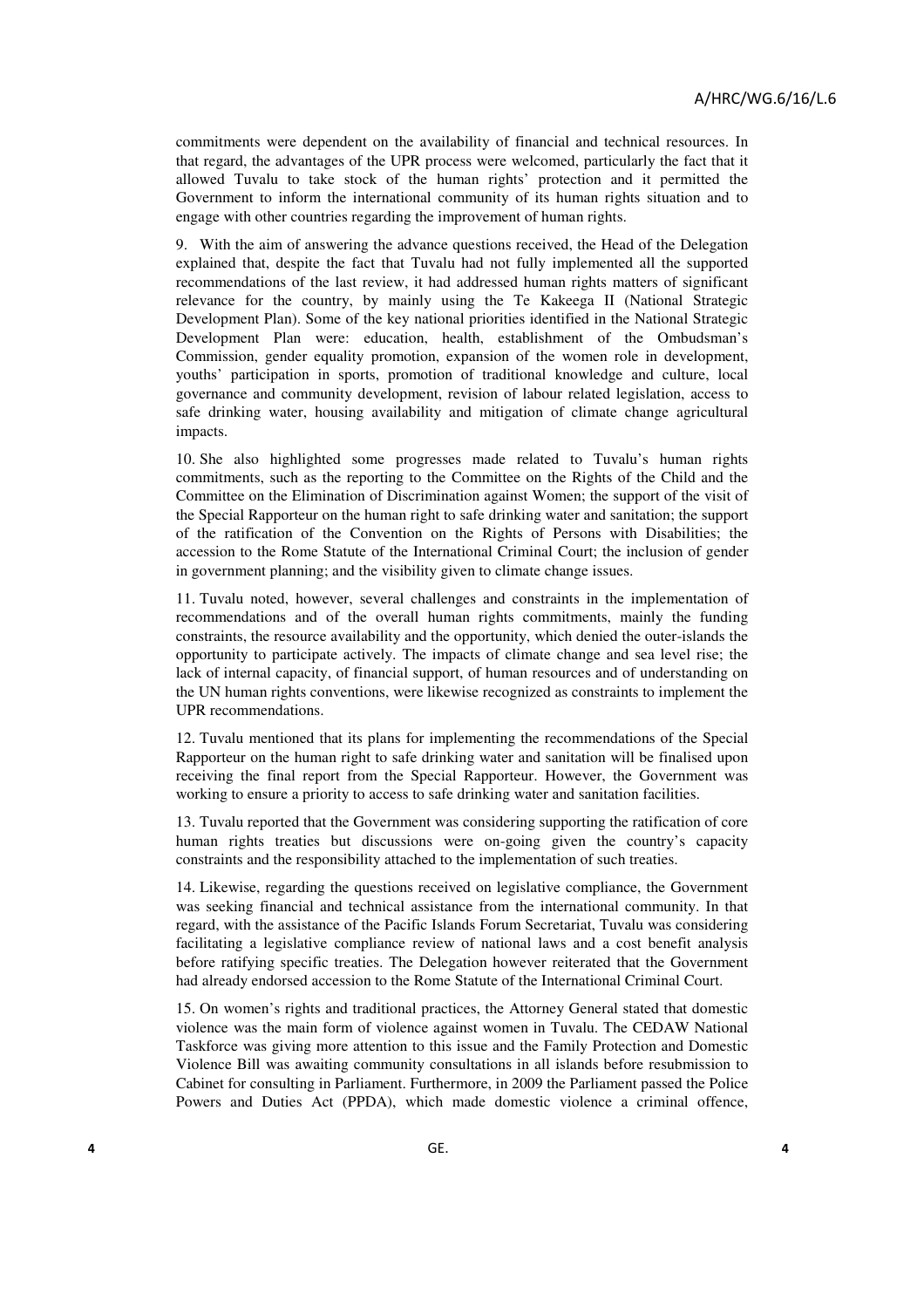recognised that domestic violence was not a private issue and specifically mandated the Police to respond to domestic violence.

16. While acknowledging the inconsistency of Tuvalu's domestic laws and cultural and traditional practices on the treatment of women's rights, the Department of Women Affairs aimed to use cultural realities to challenge harmful cultural practices. Furthermore, the Department of Women had increased the advocacy and lobbying on temporary special measures, especially in decision making at the local and national level, and was also lobbying to support the amendment of the Constitution to prohibit sex and gender discrimination.

17. The Head of the Delegation expressed that people with different sexual orientation did not suffer social discrimination but the question of legal protection in the laws was controversial and will need to be carefully considered. Tuvalu was open to discussion.

18. Tuvalu noted that consultations were on-going with a view to amending the Constitution once there is wider understanding and acceptance of gender equality.

19. The Attorney general expressed that the Government was progressively realizing the recommendation to amend the legislation to include a safeguard against statelessness.

20. Tuvalu reiterated its commitment to protect human rights of its people, for which purpose requested relevant assistance in its effort to fulfill its human rights obligations.

#### B. Interactive dialogue and responses by the State under review

During the interactive dialogue, 38 delegations made statements. Recommendations made during the dialogue are to be found in section II of the present report.

21. Maldives acknowledged significant developments since 2008 and appreciated efforts to address violence against women and the formulation of the Family Protection and Domestic Violence Bill. It recognized the need for international technical assistance and financial support to fully realize its first cycle recommendations, as well as capacity building and awareness-raising. It acknowledged water scarcity and urged consideration of the report from the Special Rapporteur on the human right to safe drinking water and sanitation as the basis for advancement. Maldives made recommendations.

22. Mexico acknowledged the strengthening of human rights despite Tuvalu's challenges. It welcomed cooperation with Special Procedures and the visit from Special Rapporteur on the human right to safe drinking water and sanitation. It expressed hope to see a law on water adopted as soon as possible. It welcomed the report submitted on the Convention on the Rights of the Child. It encouraged the on-going work to include prohibition of discrimination based on sex and gender in the Constitution. Mexico made recommendations.

23. Montenegro realized Tuvalu's limited capacities and encouraged the UN to provide specific assistance for the ratification of more human rights treaties. It recognized the importance of a plan of action as recommended by the Special Rapporteur on the human right to safe drinking water and sanitation. It expressed concern over disadvantaged position of women in some fields. It requested information on steps to amend the Constitution and to incorporate principles of equality and prohibition of sex- and genderbased discrimination into legislation. Montenegro made recommendations.

24. Morocco recognized Tuvalu's challenges to the full realization of social, economic and cultural rights and commended its efforts to harmonize the domestic legislation with international human rights instruments, and to implement institutional mechanisms to guarantee human rights. Morocco made recommendations.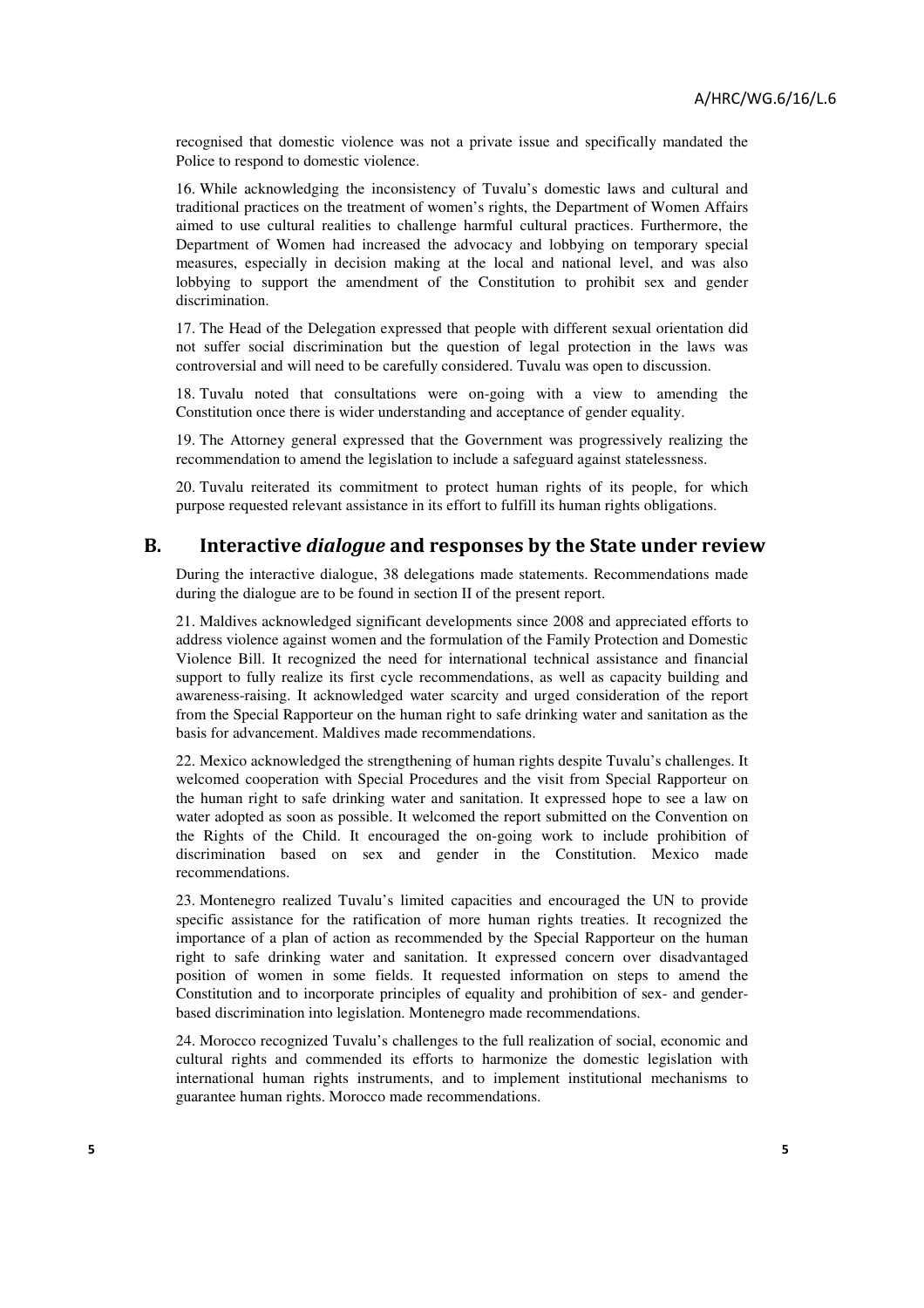25. Canada indicated that in 2008, in response to interventions on freedom of religion or belief and freedom of expression relating to discrimination against individuals of certain beliefs that stem from traditional and customary practices, Tuvalu recognized that there existed a discrepancy between the law and certain traditional practices and expressed its commitment to address this matter. Canada requested information on the status of current laws and concrete steps taken to address this matter. It welcomed the formulation of a Family Protection Bill and the announcement of the launching of community consultations. Canada made recommendations.

26. New Zealand commended Tuvalu' commitment to improve the human rights protection, including addressing domestic violence, although more remained to be done. New Zealand requested information on the steps taken to ensure a mechanism, such as an Ombudsman, to investigate allegations of human rights violations. Noting resource constraints and geographic challenges, it commended Tuvalu's efforts in financial governance. It noted that health and education services should be prioritized. New Zealand made a recommendation.

27. Nicaragua recognized limited national resources and underscored the cooperation shown in hosting the Special Rapporteur on the human right to safe drinking water and sanitation and expressed hope for the creation of a framework for cooperation, bearing in mind the harmful consequences of climate change. It recognized efforts to achieve participation by and empowerment of women. It encouraged continued efforts to improve equality between men and women. Nicaragua made a recommendation.

28. Nigeria commended progress in promoting and protecting human rights and in ensuring that human rights standards were included in Tuvalu's national legislation. It noted Tuvalu's efforts to empower women through its National Women's Policy and youth through its National Youth Policy. Nigeria made recommendations.

29. The Philippines noted Tuvalu's progress in building the normative framework and institutions on human rights and commended the enactment of laws and the establishment of government offices such as the People's Lawyers Office and the Department of Women's Affairs. It welcomed the ratification of core human rights instruments. It commended the work on the National Strategic Plan key priorities. It recognized Tuvalu's constraints and supported the appeal to the international community for technical assistance. It made a recommendation.

30. Senegal noted the integration of international human rights standards into Tuvalu's domestic legislation. It welcomed the establishment of a special task force to eliminate violence against women. Senegal recognized the challenges faced and endorsed Tuvalu's call for technical assistance. It made a recommendation.

31. Singapore noted that despite challenges, Tuvalu had made progress to promote and protect human rights. It commended steps taken to promote women's rights and acknowledged the National Women's Policy and the Family Protection and Domestic Violence Bill. Singapore noted the impact of the climate change on people's access to food, safe drinking water, adequate housing and arable land. It recognized the preparation of a comprehensive National Adaptation Program of Action and noted the active engagement of international organizations to support its implementation. Singapore made recommendations.

32. The Attorney General thanked the distinguished delegates for all the comments and welcomed the recommendations provided as a way to improve human rights in Tuvalu. She stated that Tuvalu would require assistance in order to implement or carry forward these recommendations.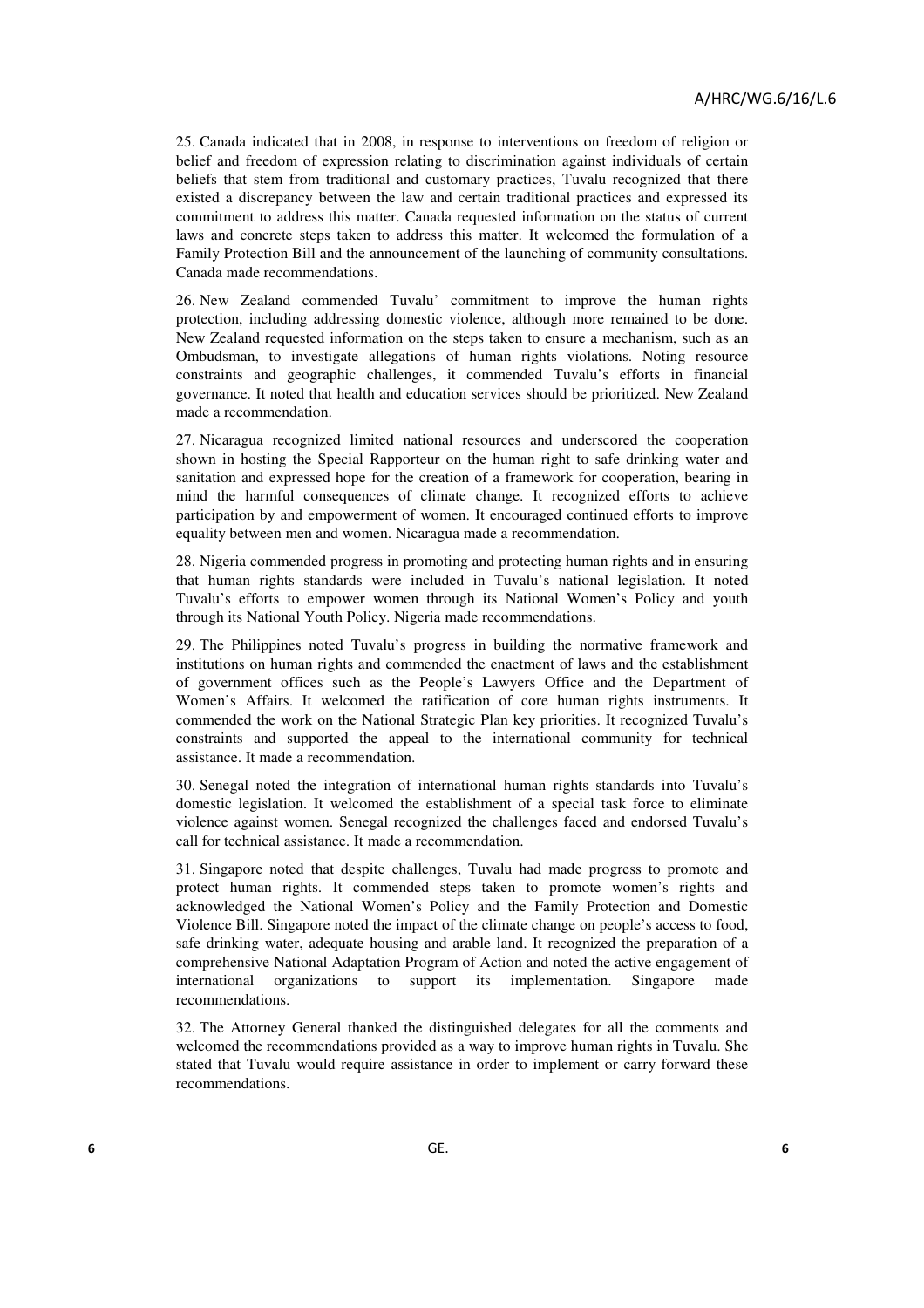33. She referred that the report from the Special Rapporteur on the human right to safe drinking water and sanitation was most helpful to the country and stated her belief that it will form a very good basis for the Government to use and try to fulfill its obligations with regard to the matter.

34. Concerning protection of women and children and the Family Protection and Domestic Violence Bill, the Head of the Delegation informed that consultations with outer islands to fully explain the content of this bill to the people and receive their comments were hindered by transportation problems. However, she assured that this matter remained a priority for the Office of the Attorney General and the Office of the Prime Minister.

35. With regards the Ombudsman's commission to specifically address human rights issues, the Head of the Delegation reported that the Government had implemented the establishment of the Ombudsman's commission and the Leadership Code to look into breaches of that code with leaders' role in decision-making.

36. In relation to other human rights instruments that Tuvalu was required to sign up to, the Attorney General reiterated that all human rights issues were beneficial to the country but it was just a matter of how Tuvalu could actively engage to fulfill those commitments given its financial constraints and human resources limitations, which obliged Tuvalu to set priorities as to what could actually be done in any given year and within current capabilities.

37. She stated that women's protection was a priority and in almost every official or nonofficial meeting or gathering, women's issues were always an opportunity for women's organizations to highlight their aims and visions and to seek support from the community in furthering the equality issue. However, the process of getting the proposed amendments to the Constitution aimed at ensuring a provision on equal treatment on the basis of sex was still under consultation as there was not yet a clear support from all the islands. Nevertheless, the Department of Women was actively engaged in consulting and in trying to ensure that support was received for these matters.

38. Slovakia recognized Tuvalu's vulnerability to impacts of climate change. It commended the Education for Life program providing free and universal primary education and the achievement of high literacy rates. It acknowledged the development of the Draft Water Act, the Sustainable and Integrated Water and Sanitation policy, the establishment of the Department of Women's Affairs and the inclusion of women and gender development in the 2005-2015 National Strategic Development Plan. Slovakia made recommendations.

39. Slovenia noted progress in Tuvalu's human rights commitments and obligations and in the inclusion of human rights standards into national legislation. It noted CEDAW concern at violence against women, including domestic violence. It acknowledged the ratification of CEDAW and CRC. It welcomed Tuvalu's agreement to the 2012 visit from the Special Rapporteur on the human right to safe drinking water and sanitation. Slovenia made recommendations.

40. Spain welcomed Tuvalu's efforts to fulfil its international obligations and underscored the visit from the Special Rapporteur on the human right to safe drinking water and sanitation. It mentioned the Government's decision to reflect on ratification of core human rights instruments and expressed hope that such reflection will be positive. It noted the priorities identified in the Second National Strategic Development Plan, including gender equality. Spain made recommendations.

41. Thailand welcomed legislation adopted to promote and protect human rights. It acknowledged progress in ensuring gender equality and women's basic rights but remained concern about reports of domestic violence and stereotyping regarding women's role in society. It appreciated the submission of the report to the CRC and the establishment of a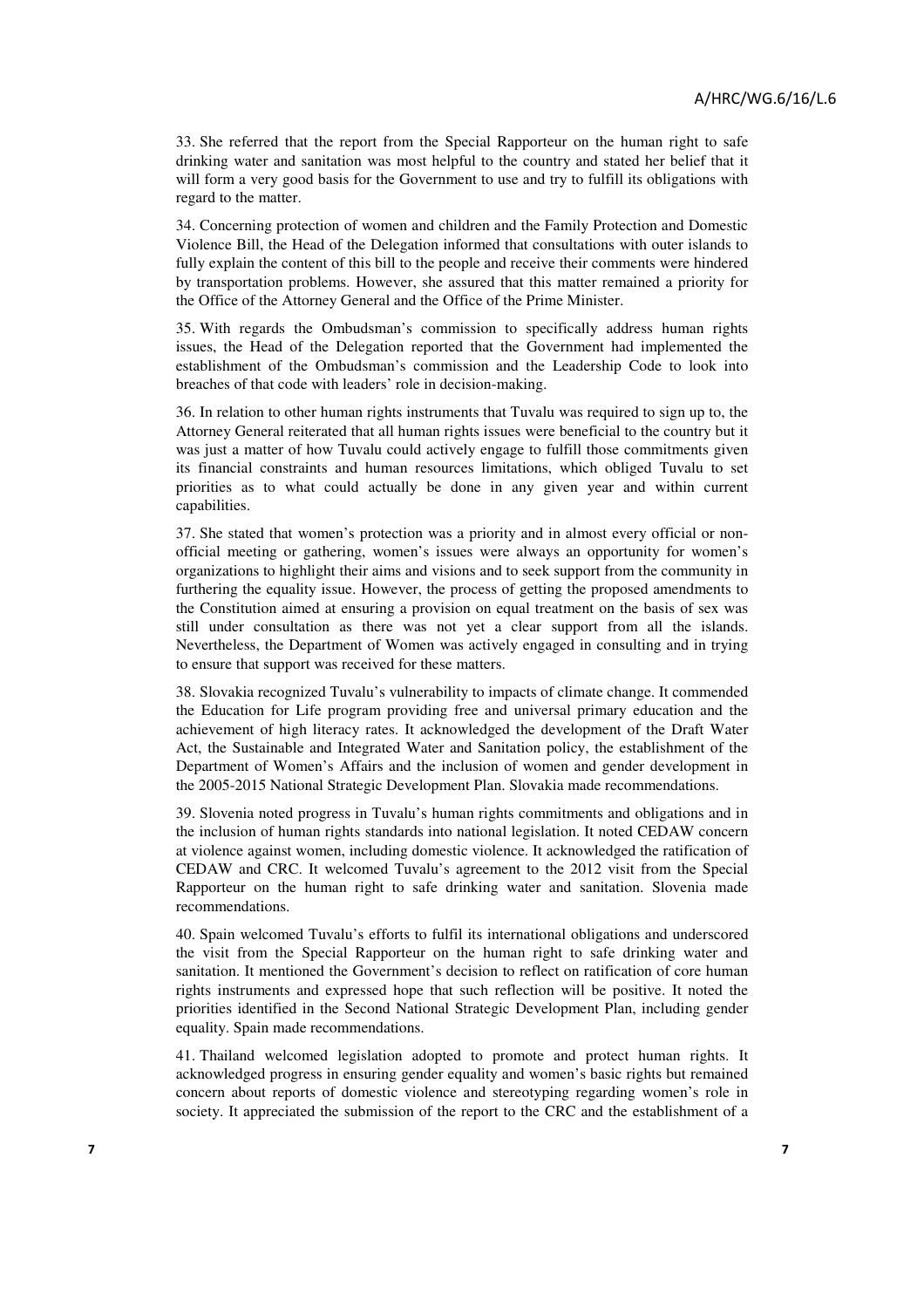school for children with special needs. It supported child rights as a top national agenda. Thailand recognized Tuvalu's constraints and challenges and encouraged the international community and OHCHR to provide assistance and capacity-building. It made recommendations.

42. Trinidad and Tobago noted Tuvalu's key national human rights priorities that included the promotion of gender equality and the provision of safe drinking water. It commended the work of the Department of Women in collaboration with the UNDP. It acknowledged the climate change challenges faced and commended the National Adaptation Program of Action to address such issues. Trinidad and Tobago welcomed the visit by the Special Rapporteur on the human right to safe drinking water and sanitation to examine the water and sanitation situation in Tuvalu. It made recommendations.

43. Turkey acknowledged positive steps taken to implement Tuvalu's commitment to human rights. It recognized constraints and invited regional and international development partners to provide technical and financial assistance. Turkey expressed confidence in the successful implementation of the National Strategic Development Plan and its prioritization of issues such as the Ombudsman's Commission, the promotion of gender equality and the role of women in development. It underscored the importance of having a national human rights institution. Turkey made recommendations.

44. The United Kingdom of Great Britain and Northern Ireland recognized Tuvalu's challenges, particularly climate change, and acknowledged the level of consultation with civil society. It noted the ratification of just two international human rights treaties and encouraged the signature and ratification of other human rights treaties. It urged steps to address water and sanitation problems. It emphasized the importance of the right to social security and to an adequate standard of living. It made recommendations.

45. The United States of America commended Tuvalu's 2010 elections. It noted and encouraged the participation in the sub-regional audit support program. It welcomed the increased school attendance by girls and the increased women participation in several areas. It expressed condolences at the loss of the Finance Minister and noted the need for a byelection. It raised concern over the application of and limitations in the Religious Organizations Restriction Act as well as over the illegality of sexual relations between males. It strongly supported decriminalizing consensual sexual relations between adults. It made recommendations.

46. Uruguay expressed appreciation for Tuvalu's efforts and commitment to the UPR process. It highlighted the legislative advances and institutional reforms made, which had helped towards fulfilling some of the previous UPR recommendations, despite the constraints and challenges facing Tuvalu. Uruguay made recommendations.

47. Concerning Tuvalu's efforts to ratify core human rights treaties, the Attorney General reiterated that assistance had been requested from the Pacific Islands Forum Secretariat to carry out a legislative review of the laws. From having ratified two human rights treaties, Tuvalu had realized of the obligations that came with signing up to international conventions. Tuvalu supported the idea of ratifying all core human rights treaties but it must make sure that it was in a position to fulfill what it was supposed to do once an international convention was ratified.

48. Tuvalu reiterated its commitment with the Special Procedures and specifically acknowledged the assistance that Tuvalu could get from the report of the Special Rapporteur on the human right to safe drinking water and sanitation.

49. With reference to the country laws and traditional practices, which seemed to be in conflict with international law, this was a matter which continued consultations between the relevant authorities and the traditional assemblies on each island.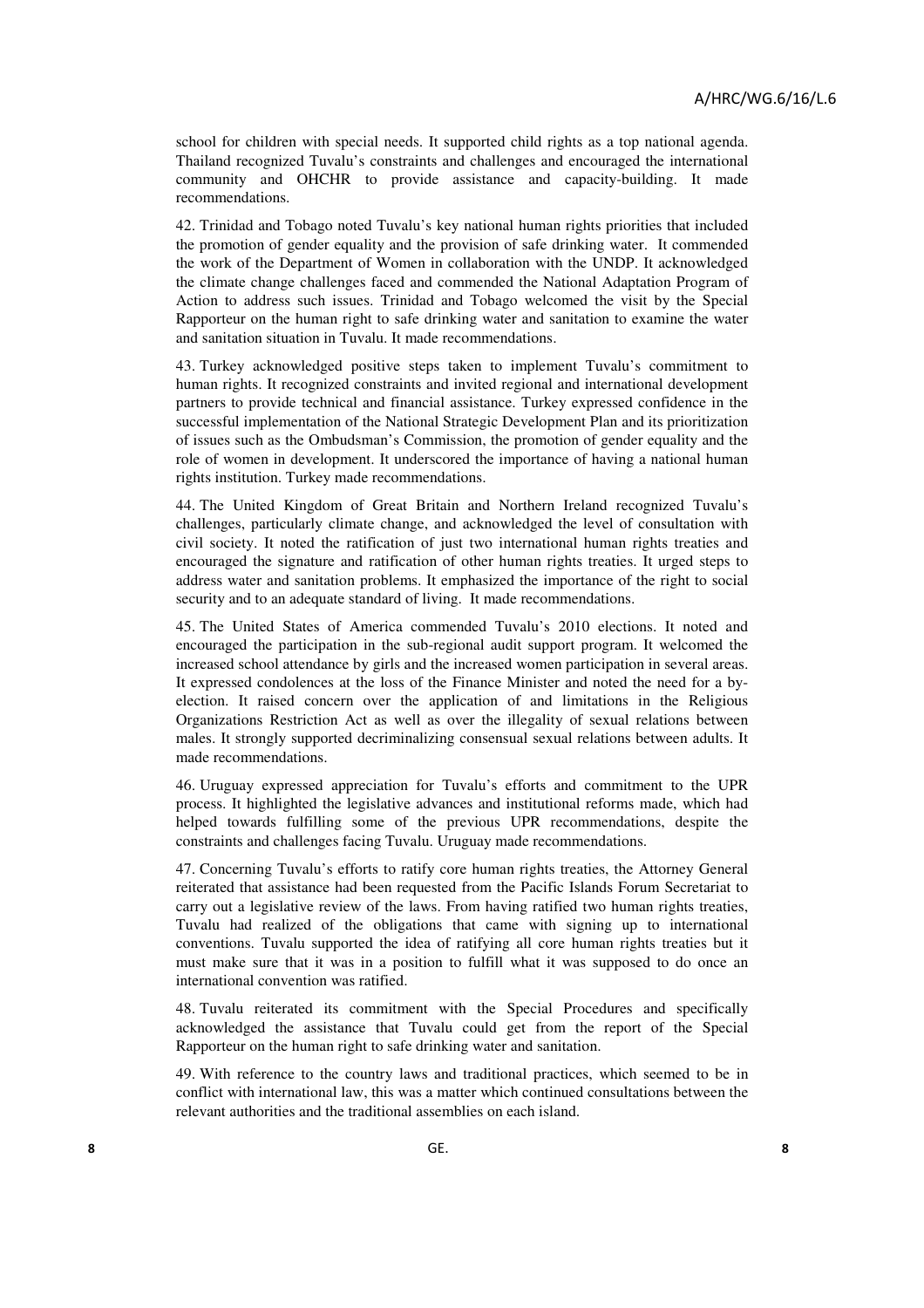50. The Head of the Delegation pointed out that the Religious Organizations Restrictions Act was the Government's first attempt to facilitate dialogue between people who wanted to exercise freedom of religion and Tuvalu's traditional practices. This was the first law forbidding island communities from stopping anyone from sharing religious and beliefs. The starting point of this law was to allow people to come in and explain and share their religious beliefs. She expressed that consultations were continuing, not just on religion but also on women's issues, between traditional leaders, decision-makers, relevant government authorities, NGOs and civil society.

51. Viet Nam noted the remarkable progress made by Tuvalu since its first UPR in ensuring that human rights were included in national legislation. It highlighted the drafting and implementation of several important acts such as on Constitutional amendment, Leadership Code, Police Powers and Duties, Public Enterprises and Environmental Protection. As a developing country, Viet Nam shared the constraints and challenges faced by Tuvalu in implementing its human rights obligations. It called upon the international community to support Tuvalu. It made recommendations.

52. Algeria, while acknowledging Tuvalu's challenges, noted the positive developments since its previous review, particularly the inclusion of international human rights standards into national legislation; measures in favour of persons with disabilities; and the adoption of the National Women's Policy, the draft National Youth Policy and the Family Protection and Domestic Violence Bill. It echoed the request for technical and financial assistance to implement Tuvalu's national priorities. Algeria made recommendations.

53. Australia commended the Police Service Act and the Police Powers and Duties Act and noted that changes to police legislation aligned with ICCPR and ICESCR. It was concerned about the delay in setting a date for a by-election in the electorate of Nukufetau and urged elections to be held to ensure representation of all Tuvaluans in Parliament. Australia acknowledged progress on gender equality as well as welcomed the engagement with the International Criminal Court. Australia made recommendations.

54. Azerbaijan congratulated Tuvalu's cooperation with UN mechanisms and welcomed its readiness to accede to the core international human rights treaties. It noted efforts to ensure gender mainstreaming and women's empowerment and to combat domestic violence as well as the adoption of the Police Powers and Duties Act. It was aware of the constraints faced by Tuvalu in the promotion and protection of human rights and of the negative impact of climate change and highlighted the need for support on the implementation of its human rights obligations. Azerbaijan made recommendations.

55. Brazil expressed appreciation for Tuvalu's commitment to the establishment of a national human rights institution; its openness to cooperation with its international partners in the sphere of human rights; its achievements in awareness raising; and the impressive work carried out by the People's Lawyers Office in the field of access to justice. All such advances were a token of the unswerving commitment of Tuvalu to human rights, despite the social, economic and environmental challenges faced. Brazil made recommendations.

56. The Netherlands welcomed the National Women's Policy, which was a positive step towards promoting gender equality and women's participation in the public sector. The Netherlands would continue to monitor its implementation, as the position of women was still vulnerable. It made recommendations.

57. Chile recognized Tuvalu's difficulties to implementing the recommendations of 2008 and the financial and human resource constraints. It acknowledged its commitment with the UPR and the special procedures; the measures adopted to ensure free and universal primary education for children and youth; the strengthening of the Attorney General's Office, the People's Lawyers Office and the police; and the implementation of national youth and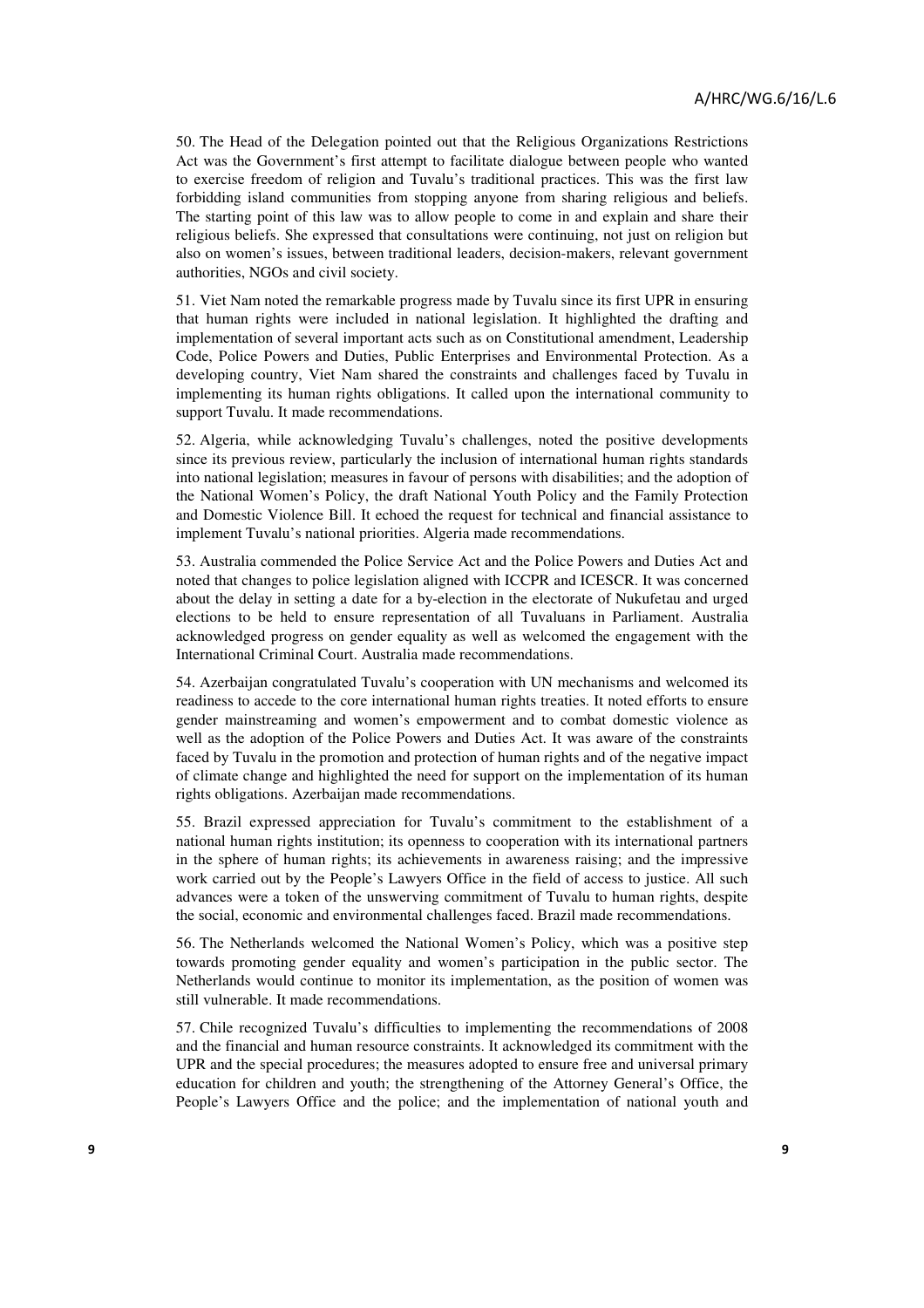women's policies. It encouraged Tuvalu to intensify efforts to ratify the various outstanding international human rights instruments. Chile made recommendations.

58. Costa Rica echoed Tuvalu's appeal to provide technical and economic assistance. It acknowledged efforts to incorporate human rights standards into its national legislation; the significant progress in the field of women's rights and empowerment at all levels of society; the legislative measures to combat human trafficking, especially of children; and the drafting of national youth policies. It urged Tuvalu to design a national plan or policy for children, recognizing the benefits of social investment in childhood. It highlighted the serious impact of climate change on the enjoyment of human rights. It made recommendations.

59. Cuba praised the steps taken by Tuvalu to promote and protect the rights of persons with disabilities and persons living with HIV/AIDS; the improvement of people's access to health services; and the raise awareness of human rights in the context of domestic violence. It welcomed several initiatives to combat HIV/AIDS and the discrimination of people living with HIV/AIDS. It asked Tuvalu about possible forms of international cooperation which could be entered into to ensure that its people fully enjoyed their human rights, particularly the rights to education and health.

60. Estonia noted with appreciation the inclusion of human rights standards into national legislation and progress in the implementation of several recommendations. It commended Tuvalu on prioritizing gender equality and promoting the role of women in its National Strategic Development Plan. Estonia urged Tuvalu to amend legislation to bring it into line with CEDAW and to raise awareness about women's rights and gender equality in society. It encouraged Tuvalu to show a strong commitment to the rule of law by ratifying and aligning its legislation with the Rome Statute and acceding to the Agreement on the Privileges and Immunities of the International Criminal Court. Estonia made recommendations.

61. With reference to the by-election question, the Head of the Delegation informed that it was a matter before the High Court who will probably inform as to when the by-election will be carried out.

62. The Attorney General reiterated that women took priority in Tuvalu and that there were on-going consultations on that matter. However, several cultural practices stopped women from doing certain things and it will probably take time for women to break away from the bonds of cultural practices. She stated that there were no laws which prevented women from having equal access to employment.

63. On the ratification of the Rome Statute of the International Criminal Court, it was reiterated that the Cabinet already endorsed accession to this Convention and that the optional protocol was under consideration.

64. The Director of Education stated that the system was trying to promote education, particularly early childhood education, which was one of the priorities of the National Strategic Development Plan.

65. On the area of corporal punishment, she noted the recent review of the Education Act with the aim to integrate human rights concerns. She explained that corporal punishment was legal and was allowed but only by the head teachers. Tuvalu was working to combat this and discussions had been conducted on this issue. Tuvalu requested support from the international community to improve this area.

66. Concerning corporal punishment of children in a domestic context, the delegate from the Crown Counsel informed about a workshop conducted by the Red Cross society to formulate a policy for the child protection, which covered protection of children, inter alia, from physical, emotional, sexual and financial abuse. He expressed hope that with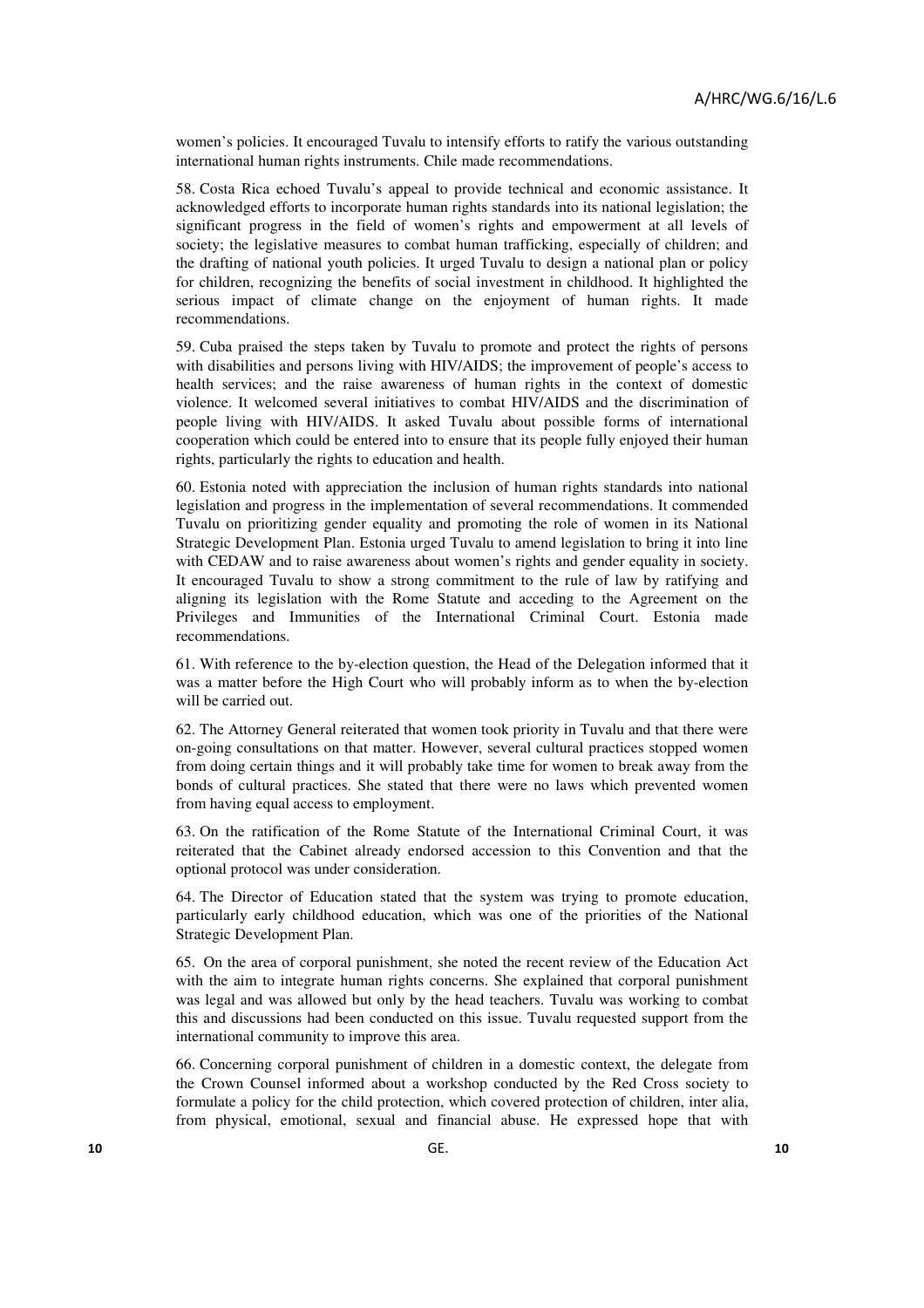additional assistance this policy will come into effect soon. He also called for amendments to the Education Act to prohibit corporal punishment.

67. France welcomed Tuvalu's willingness to defend human rights, despite the economic and financial constraints and environmental challenges it faced. It particularly welcomed the action taken by Tuvalu to combat poverty and to promote quasi-universal access to health services and education. France made recommendations.

68. Germany welcomed the visit of the Special Rapporteur on the human right to safe drinking water and sanitation. Referring to the Constitution Amendment Act, Germany asked Tuvalu how the Government intended to guarantee the right of every person to freedom of religion or belief in the application of the act. It welcomed recent steps to strengthen the legal and social status of women, but was concerned that neither the Constitution nor other legislation, embodied the principle of gender equality, nor contained a definition of discrimination against women. Germany made recommendations.

69. Guatemala welcomed the development of policies to promote human rights, particularly the National Women's Policy, the National Youth Policy, the Inclusive Education Policy and the National Strategic Development Plan. It shared CEDAW concerns at the lack of public awareness of women's rights and gender equality; at women's lack of awareness of their rights; and at the paternal transmission of land ownership. While welcoming improvements on the matter, it urged Tuvalu to continue efforts to promote gender equality throughout the country. Guatemala made recommendations.

70. Hungary took note of the cooperation with OHCHR and the expertise extended by CEDAW and the Special Rapporteur on the human right to safe drinking water and sanitation. It recognized efforts to eliminate gender inequalities but encouraged to include gender as a prohibited ground for discrimination in the Constitution. Hungary believed that free and universal primary education should be accessible to both urban and rural areas and gender equality should be incorporated into the higher education levels. It was concerned that corporal punishment of children was still lawful in schools. It noted the Inclusive Education Policy and encouraged increased participation of persons with disabilities in formal decision levels. Hungary made recommendations.

71. Indonesia welcomed the Second National Strategic Development Plan and its mid-term review, whose key national priorities demonstrated Tuvalu's commitment to human rights. It agreed with the importance of technical and financial assistance from regional and international development partners in implementing those priorities. It commended measures adopted to raise public awareness of the rights of vulnerable groups, including women and people with disabilities. It welcomed the adoption of the Police Powers and Duties Act, which would help to eradicate domestic violence. Indonesia made recommendations.

72. Ireland, while noting the adverse impact of sea level rise on food security, water and health on the people of Tuvalu, welcomed the Government's position on the need for the international community to address the human rights dimensions of climate change. Ireland urged that Tuvalu ensure that the provisions of international human rights treaties are fully implemented in policy and practice. On access to justice issues, it urged Tuvalu to ensure that the People's Lawyers Office is given the necessary human and financial resources to operate effectively in all the islands. Ireland made recommendations.

73. Italy welcomed efforts deployed by Tuvalu to comply with international human rights standards and to implement CRC and CEDAW. Italy noted the internal debate on possible accession to other core international human rights instruments. It noted reports indicating that action deployed to protect women's rights had still limited impact. Italy made recommendations.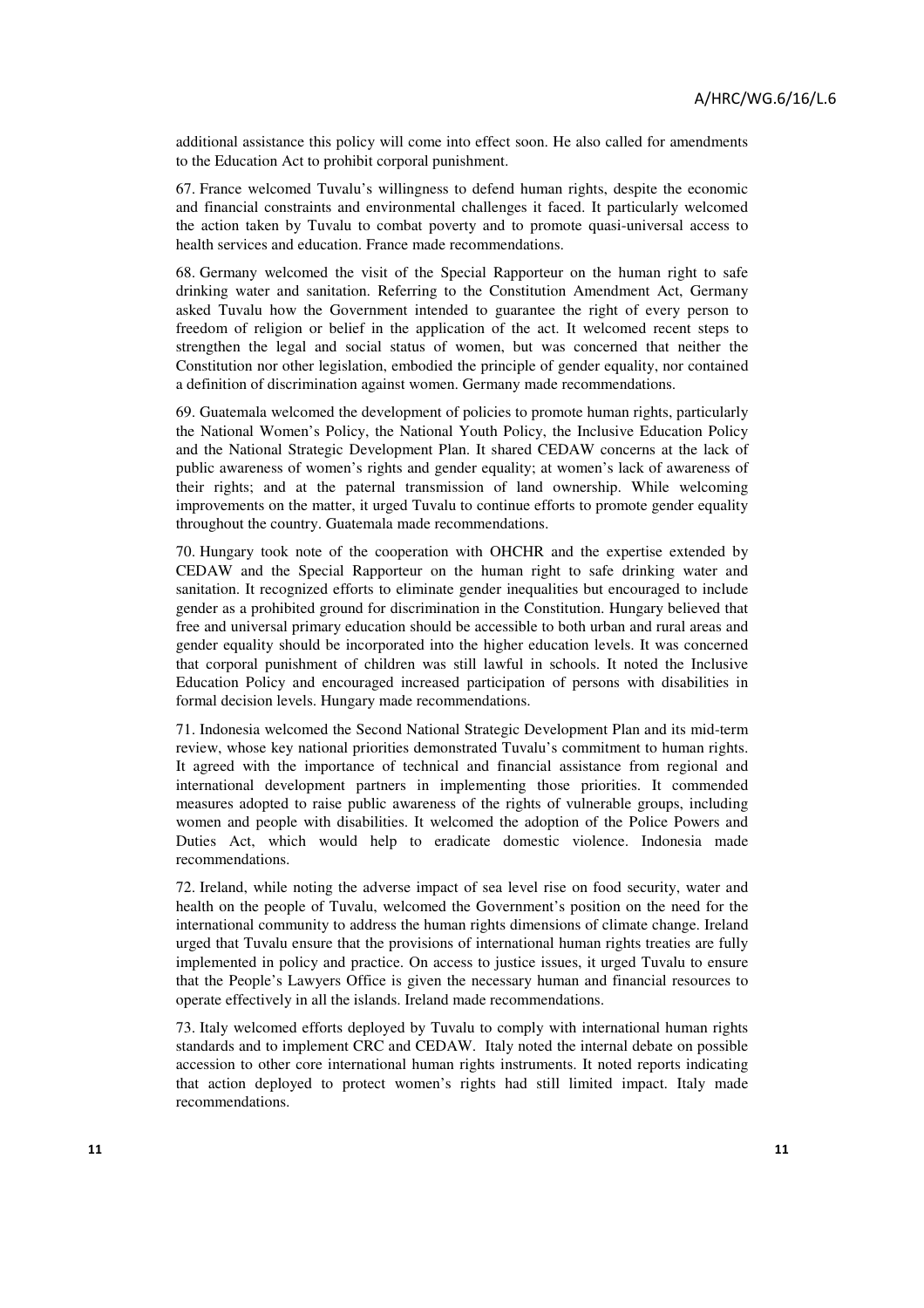74. Malaysia noted the progress made since Tuvalu's first UPR, particularly on the inclusion of human rights standards into national legislation. It acknowledged that remaining challenges were hindering the full enjoyment of human rights and hoped that the international community would heed Tuvalu's call for technical and financial assistance in fulfilling its human rights obligations. It welcomed on-going efforts in gender mainstreaming and observed that progress had been made in youth development, inclusive education and persons with disabilities. Malaysia made recommendations.

75. The Head of the Delegation, in response to the question on repealing the new laws adopted to address the issues in relation to freedom of religion and its cultural practices, said that there were on-going consultations between the islands. Tuvalu's approach was to facilitate dialogue between religious organizations and the different islands.

76. With regard to the People's Lawyers Office, it was noted that Tuvalu needed assistance in that area. Meetings had taken place to discuss having a pool of available lawyers but the People's Lawyers Office currently had only one lawyer.

77. Lastly, concerning the call for Tuvalu to ratify the core human rights treaties, as had been stated previously, a legislative review was currently being carried out in order to give the Government and people of Tuvalu an understanding of the obligations before ratifying international conventions.

78. The Head of the Delegation took the opportunity to thank the Tuvaluan delegation for assisting in this presentation as well as all the countries for their comments and recommendations.

79. The recommendations received were most useful for Tuvalu and it was noted that some recommendations might be within the country capabilities, as it was already working on those with the assistance of foreigners' donors, whereas others required more assistance from the international community. Tuvalu reiterated that it would continue to request assistance from the international community in its efforts to fulfil its international human rights obligations.

80. Tuvalu engaged to come back to the working group with a more formal commitment as to which recommendations and what plan would be the way forward for the country to continue in its efforts to address human rights.

#### II. Conclusions and/or recommendations

**81. The recommendations formulated during the interactive dialogue listed below enjoy the support of Tuvalu.** 

**1. Continue the efforts to achieve accession to the main human rights international instruments and their consistent incorporation into domestic legislation (Costa Rica);** 

**2. Consider ratifying new international human rights instruments which would assist in strengthening its legal and institutional framework for the promotion and protection of human rights (Nicaragua);** 

**3. Continue its efforts to accede to the remaining core international human rights treaties, which will strengthen the domestic legislation with regard to the promotion and protection of human rights, including freedom of religion or belief (Turkey);**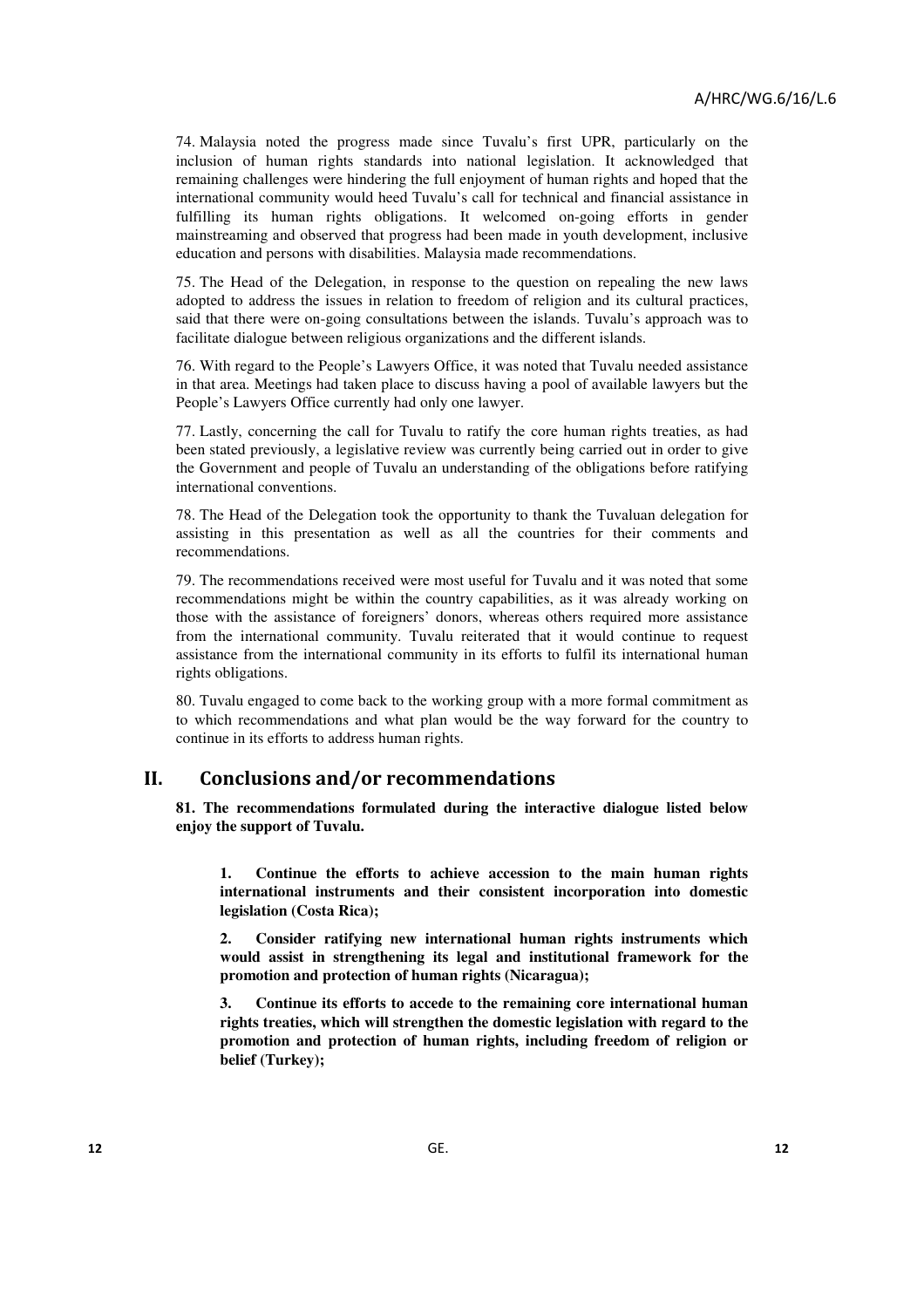**4. Work closely with the OHCHR and the Council for considering eventual participation to the core international instruments on human rights (Viet Nam);** 

**5. Further continue internal consultations and request the technical assistance of relevant UN institutions with regards to the accession to the core international human rights treaties (Azerbaijan**);

**6. Increase efforts to swiftly ratify fundamental treaties on human rights, such as ICCPR and ICESCR, also by taking advantage of the available international technical assistance to address possible shortcomings in fulfilling the requirements of the international treaties (Italy);** 

**7. Put in place, with the technical cooperation of OHCHR and the financial support of the donor's community, a sustained human rights training process for government authorities, the People's Lawyers Office, officials of the justice system and inhabitants of the country, in order to begin with a ratification process, or when applicable, accession, to the main international human rights treaties, including the Rome Statute of the International Criminal Court (Uruguay);** 

**8. Ratify the Rome Statute of the International Criminal Court as soon as possible (Australia);** 

**9. Ratify the Rome Statute of the International Criminal Court and accede to the Agreement on the Privileges and Immunities of the ICC (Estonia);** 

**10. Accelerate the process of legislative compliance review, mentioned in the state report, in order to ratify the core human rights treaties, in particular the ICCPR (Hungary);** 

**11. Consider becoming party to the Optional Protocols to the CRC (Thailand);** 

**12. Consider signing and ratifying the new Optional Protocol to the CRC on a communications procedure (Slovakia);** 

**13. Continue its efforts to harmonize its national legislation with international human rights instruments (Morocco);** 

**14. Continue progress towards passage of subordinate legislation and full implementation of the Police Service Act 2009 and the Police Powers and Duties Act 2009 (Australia);** 

**15. Step up its efforts to implement the Police Powers and Duties Act (PPDA) (Indonesia);** 

**16. Intensify efforts to establish a National Human Rights Commission in order to consolidate and secure the gains made in promoting and protecting the human rights of the people of Tuvalu (Nigeria);** 

**17. Pursue its efforts to create a national human rights institution (Turkey);** 

**18. Maintain and strengthen efforts towards the establishment of a fullyfledged National Human Rights Institution (Brazil);**

**19. Step up efforts in implementing the current national priorities, including the policy for youth and women advancement, Education Strategic Plan, Climate Change Adaptation Program and the National Sustainable Development Strategy (Viet Nam);**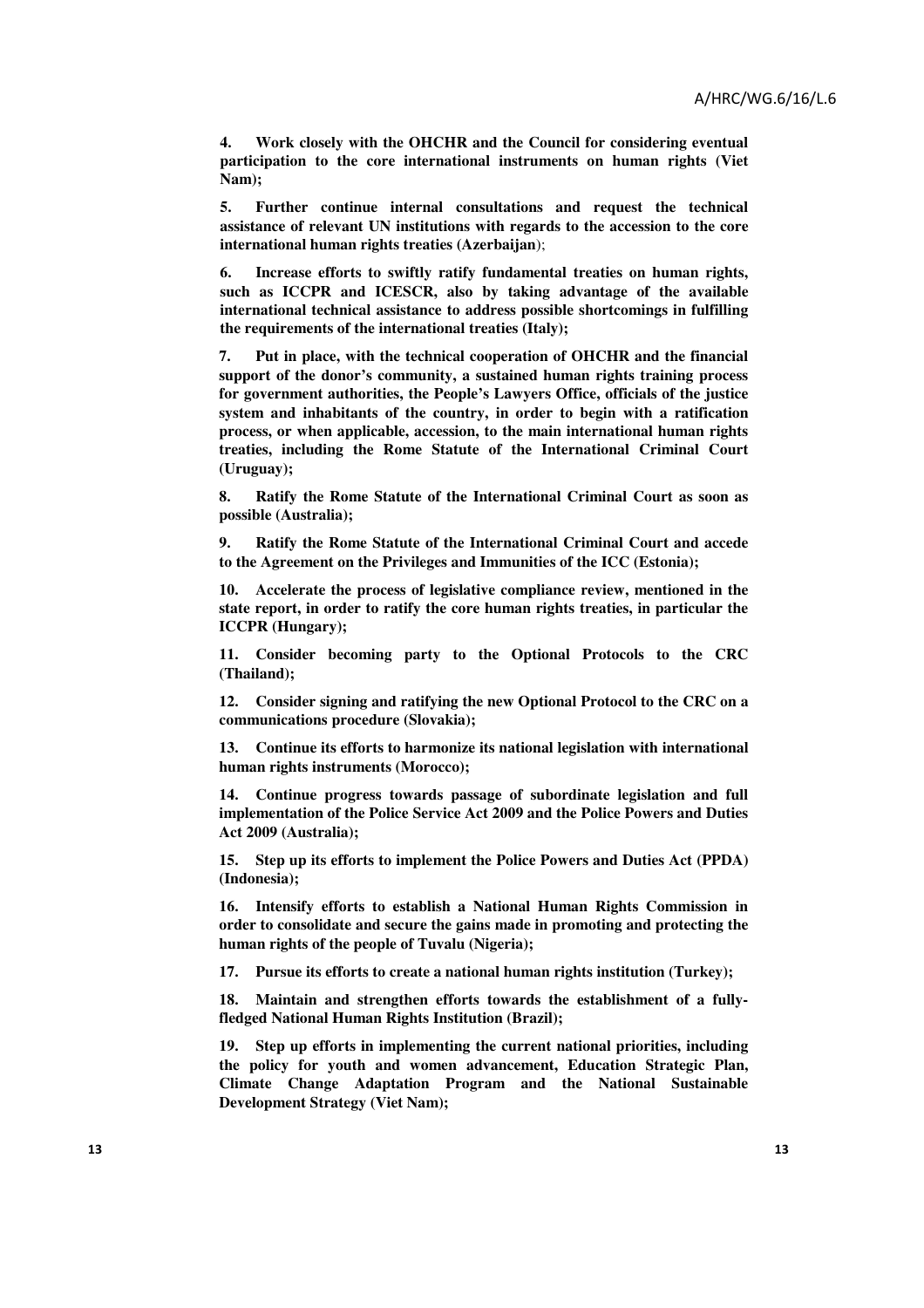**20. Strengthen its commitment to empowering women and youth and continue to build on the achievements already made and expedite action on its review of the National Youth Police, which is currently underway (Nigeria);** 

**21. Consider adopting a National Plan adapted for children and early childhood (Algeria);** 

**22. Continue its efforts to train law enforcement personnel on human rights protection (Morocco);** 

**23. Continue its efforts to inform and raise awareness of the population on human rights principles (Morocco);** 

**24. Continue its positive approach with regard to the promotion of human rights through its education system (Malaysia);** 

**25. Continue to actively engage its regional and international partners to mobilize the necessary resources for the implementation of its human rights program (The Philippines);** 

**26. Call upon the UN bodies and other donors to provide all necessary technical and financial support to help them to meet their human rights obligations (Morocco);** 

**27. Extend a standing invitation to all thematic special procedures (Montenegro);** 

**28. Extend an open invitation to the Special Procedures (Guatemala);** 

**29. Continue and enhance the efforts in promoting and protecting the rights of vulnerable groups including women and persons with disabilities (Indonesia);** 

**30. Strengthen legal and administrative provisions to eliminate all forms of discrimination based on sex and gender (Chile);** 

**31. Carry out a comprehensive legal review of its domestic legislation and traditional practices to amend or eliminate those cultural practices and stereotypes which discriminate against women, bearing in mind its condition as State party to the Convention on the Elimination of All Forms of Discrimination against Women, while implementing innovative measures addressed to youth and adults to increase the understanding of the concept of equality between women and men and to present a positive and nonstereotypical image of women (Uruguay);** 

**32. Work out and implement all those necessary measures, including legislative revisions, aiming at tackling discrimination and stereotypes against women, in particular those conducive to abuses and violence (Italy);** 

**33. Continue its efforts in promoting gender equality including expanding the role of women in its national development (Malaysia);** 

**34. Continue to work to achieve gender equality in the country (Guatemala);** 

**35. Consider strengthening its policy and relevant legislation, as well as allocating adequate resources, to further promote gender equality and women's participation in public life (Thailand);** 

**36. Pursue the efforts aiming at promoting women rights and ensuring gender equality, with particular attention to the access of women to justice and women participation in public life (Algeria);**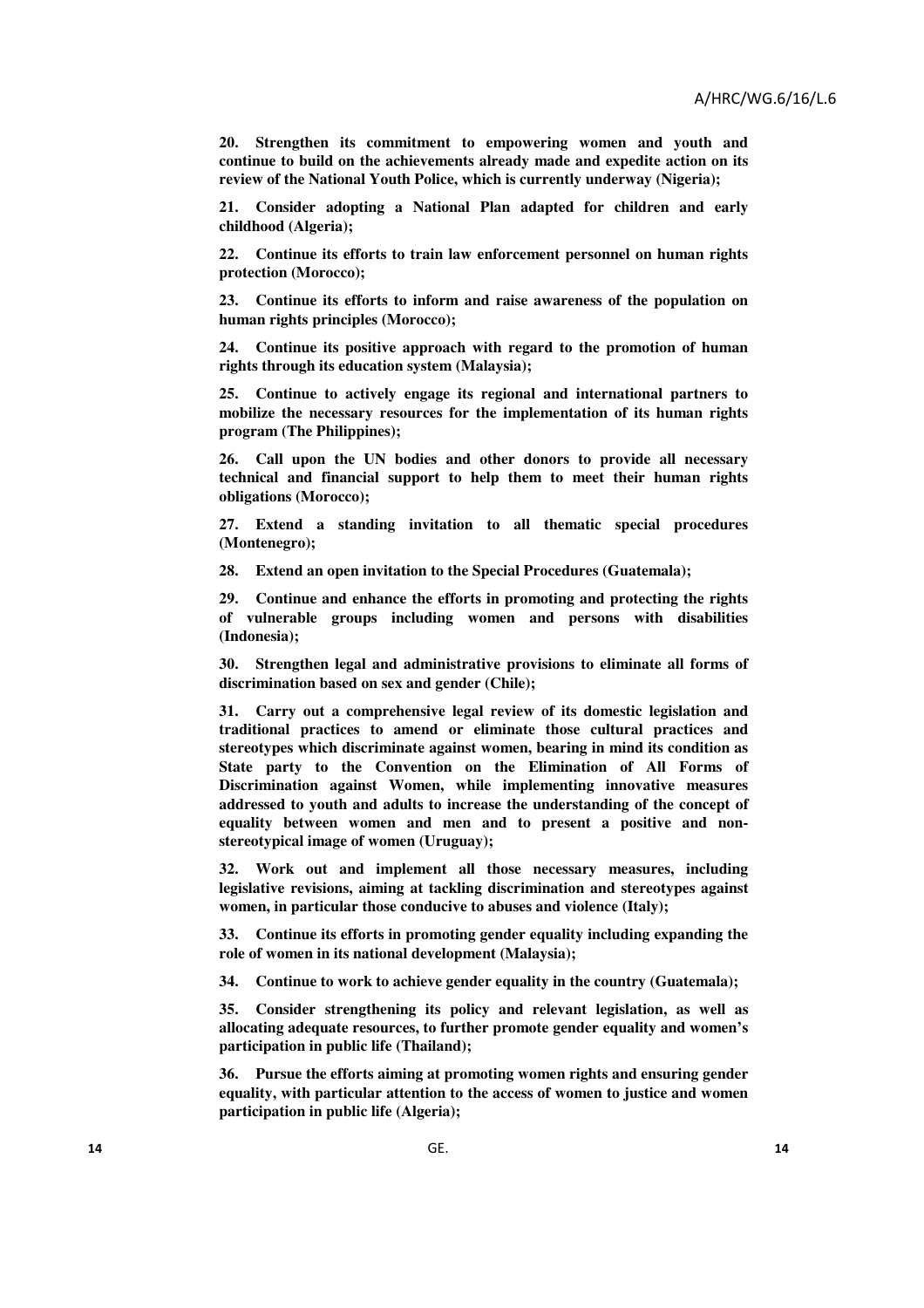**37. Take further steps to increase women's empowerment, including in political and economic life, and through local and national implementation of effective measures to address domestic violence and gender discrimination (Australia);** 

**38. Implement policies to combat discrimination against women, both in public and private life (Spain);** 

**39. Continue to promote and strengthen the realization of women's rights, with special attention on equal rights and opportunities in the labor market (Brazil);** 

**40. Strengthen its national machinery to promote gender equality and gender mainstreaming (Trinidad and Tobago);** 

**41. Continue to combat discriminatory societal behaviours, in particular discrimination against women in law and practice, and take further steps to address violence against women, and domestic violence in particular (Canada);** 

**42. Continue its efforts to guarantee gender equality by, for example, launching a public awareness campaign in order to stop violence against women and impunity for crimes against women (The Netherlands);** 

**43. Pass and implement its proposed legislation to prevent violence against women and adopt a strategy to properly tackle the unequal status of women in many areas including education, public life and decision-making (United Kingdom of Great Britain and Northern Ireland);** 

**44. Adopt appropriate laws to combat violence against women in general and domestic violence in particular (France);** 

**45. Continue to combat violence against women and promote gender equality, with assistance from the UN Women and other relevant organizations (Singapore);** 

**46. Continue the efforts made within the framework of fighting violence against women (Senegal);** 

**47. Reinforce measures addressing violence against women, in particular the domestic violence, ensuring due accountability for perpetrators and increasing victims' access to justice (Slovakia);** 

**48. Create an institutional strategy to reduce domestic violence (Slovenia);** 

**49. Consolidate the development of a comprehensive national framework in addressing all forms of violence against women, through the adoption of the Domestic Violence Bill, and harmonize domestic law with the provisions of the Convention on the Elimination of All Forms of Discrimination against Women (Maldives);** 

**50. Enact the Family Protection and Domestic Violence Bill and continue efforts to increase and extend public awareness on domestic violence issues to the Outer Islands (New Zealand);** 

**51. Continue its internal measures for the adoption of the Family Protection and Domestic Violence Bill (Azerbaijan);** 

**52. Support the Family Protection and Domestic Violence draft Bill with an institutional strategy and sufficient resources to enhance the prevention of domestic violence, combat impunity and grant adequate access to justice for the victims (Italy);**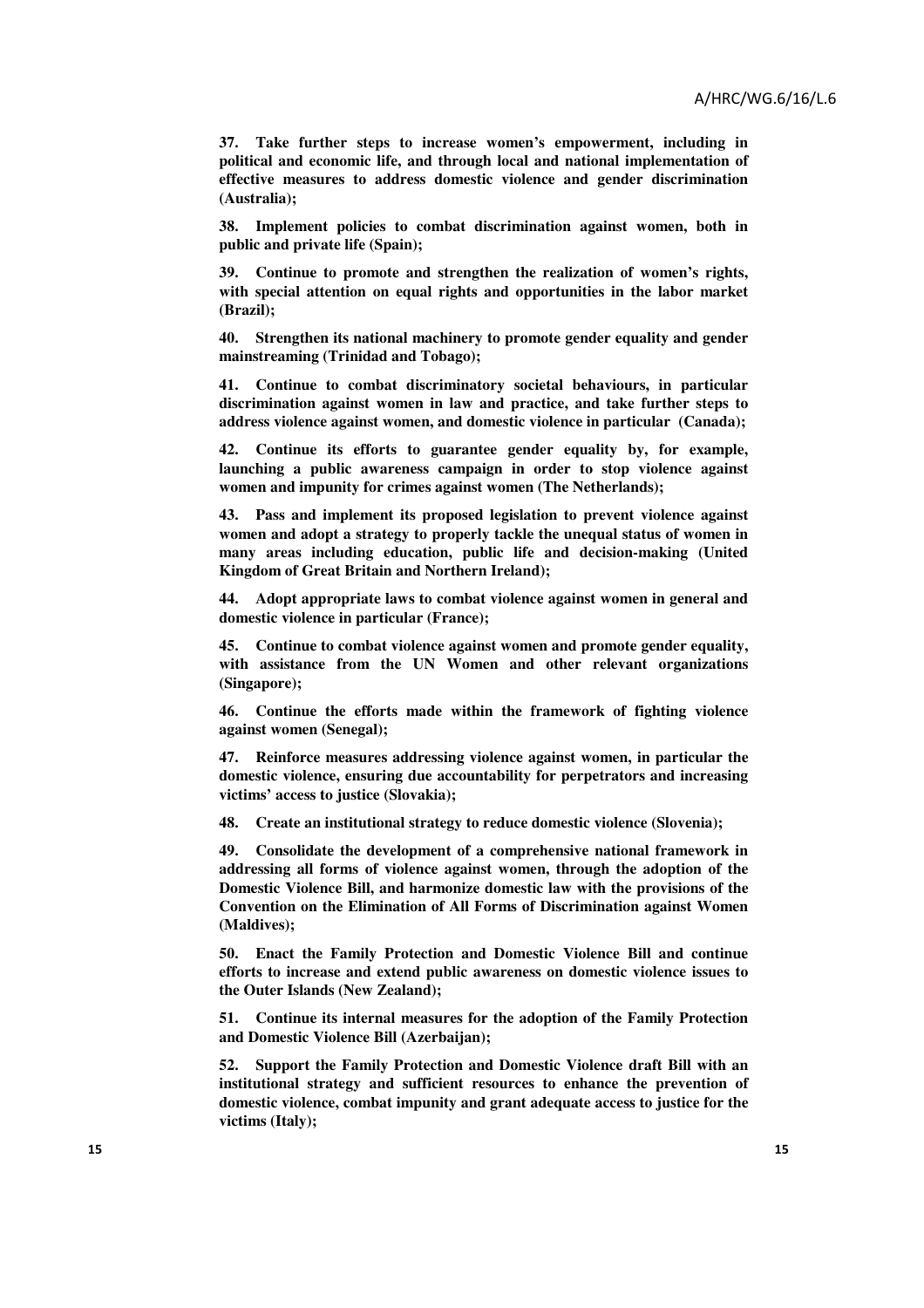**53. Harmonize its Penal Code and legislation with the CRC in order to eradicate corporal punishment of children in schools and other settings (Hungary);** 

**54. Opt for the prohibition of the use of corporal punishments, especially those involving minors (Spain);** 

**55. Strengthen the proper functioning of the People's Lawyers Office by providing financial and technical support in order that everybody has the right to a due process and legal representation (France);**

**56. Implement, with the assistance of the international cooperation, a complaints system to guarantee the effective access of women to justice, in accordance with the provisions of the Convention on the Elimination of All Forms of Discrimination against Women (Uruguay);** 

**57. Implement the Religious Organizations Restriction Act of 2010 consistent with its terms and with full respect for international religious freedom (United States of America);** 

**58. Organize a by-election in Nukufetau as soon as practicable (United States of America);** 

**59. Implement policies to promote food security (Mexico);** 

**60. Comply with the UN Special Rapporteur's recommendation to adopt and implement a national water strategy and plan of action covering the entire population (Trinidad and Tobago);** 

**61. Increase the initiatives to guarantee access for all to drinking water and sanitation (Spain);** 

**62. Move forward, at the earliest possible opportunity, with the adoption of the draft Water Act to establish a legal framework and put in place water resources and sanitation infrastructure, including adequate collection, storage and distribution mechanisms to alleviate the challenges of scarcity and to ensure that all its citizen's right to safe drinking water and sanitation are safeguarded (Maldives);** 

**63. Adopt and implement a national water strategy and plan of action covering the entire population, and make access to water and sanitation affordable to all (Slovenia);** 

**64. Include, among the priorities of the Second National Strategic Development Plan, the access to sanitation along with access to drinking water which is already contained (Spain);** 

**65. Improve access to education for children living in rural areas and adopt further measures, special laws and awareness programs to promote gender equality in education (Hungary);** 

**66. Continue efforts to guarantee the full inclusion of persons with disabilities in all spheres of society (Costa Rica);** 

**67. Continue to implement its NAPA to address the impacts of climate change, with assistance from UNPD, the Global Environment Fund and other relevant international stakeholders (Singapore);** 

**68. Formulate, in cooperation with regional and United Nations mechanisms, a plan for the management and mitigation of natural disasters which includes potential mass displacements of the population (Mexico).**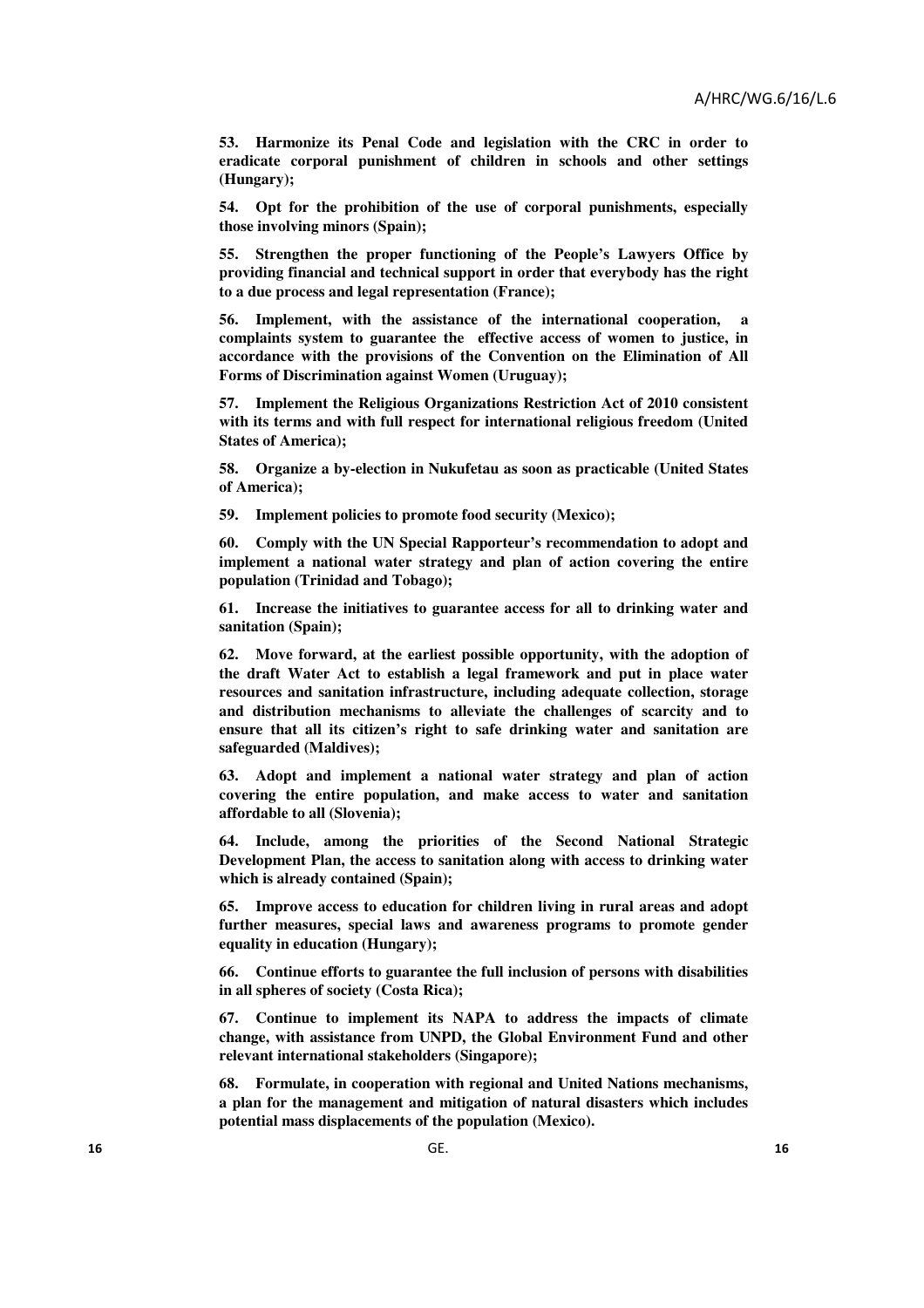**82. The following recommendations will be examined by Tuvalu which will provide responses in due time, but no later than the 24th session of the Human Rights** Council in September 2013.

> **1. Consider the possibility of amending the National Constitution to include a safeguard against statelessness, which establishes the acquisition of Tuvaluan nationality for children born in the territory who otherwise would be stateless (Uruguay);**

> **2. Include legislative safeguard against statelessness with regards to children born in its territory, who would otherwise be stateless, to acquire Tuvaluan nationality (Slovakia).**

**83. The recommendations below did not enjoy the support of Tuvalu.** 

**1. Become party to the UN core human rights treaties and continue its efforts towards this aim (Montenegro);** 

**2. Step up its recent efforts and ratify the core human rights treaties and other main relevant international instruments (Germany);** 

**3. Accede to the International Covenant on Civil and Political Rights as a priority (Maldives);** 

**4. Accede to the International Covenant on Civil and Political Rights and its optional protocols (Estonia);** 

**5. Ratify as soon as possible the main international human rights treaties, mainly the International Covenant on Civil and Political Rights and the International Covenant on Economic, Social and Cultural Rights and ensure their effective implementation (France);** 

**6. Ratify other core human rights treaties, particularly the International Covenant on Civil and Political Rights and the International Covenant on Economic, Social and Cultural Rights (Slovenia);** 

**7. Ratify, as soon as possible, the International Covenant on Economic, Social and Cultural Rights, the International Covenant on Civil and Political Rights and the respective optional protocols to those Covenants (Spain);** 

**8. Ratify the International Covenant on Economic, Social and Cultural Rights and the International Covenant on Civil and Political Rights (Trinidad and Tobago);** 

**9. Ratify the International Covenant on Civil and Political Rights and the International Covenant on Economic, Social and Cultural Rights (Ireland);** 

**10. Ratify the Convention against Torture (Guatemala);** 

**11. Accede to the Convention on the Prevention and Punishment of the Crime of Genocide (Estonia);** 

**12. Proceed with the full incorporation of human rights treaties to which Tuvalu is a party into its domestic legal system (Slovakia);** 

**13. Incorporate into domestic legislation the provisions of the Convention on the Elimination of All Forms of Discrimination against Women and of the Convention on the Rights of the Child (France);** 

**14. Fully incorporate the provisions of the Convention on the Elimination of All Forms of Discrimination against Women into its domestic legal system,**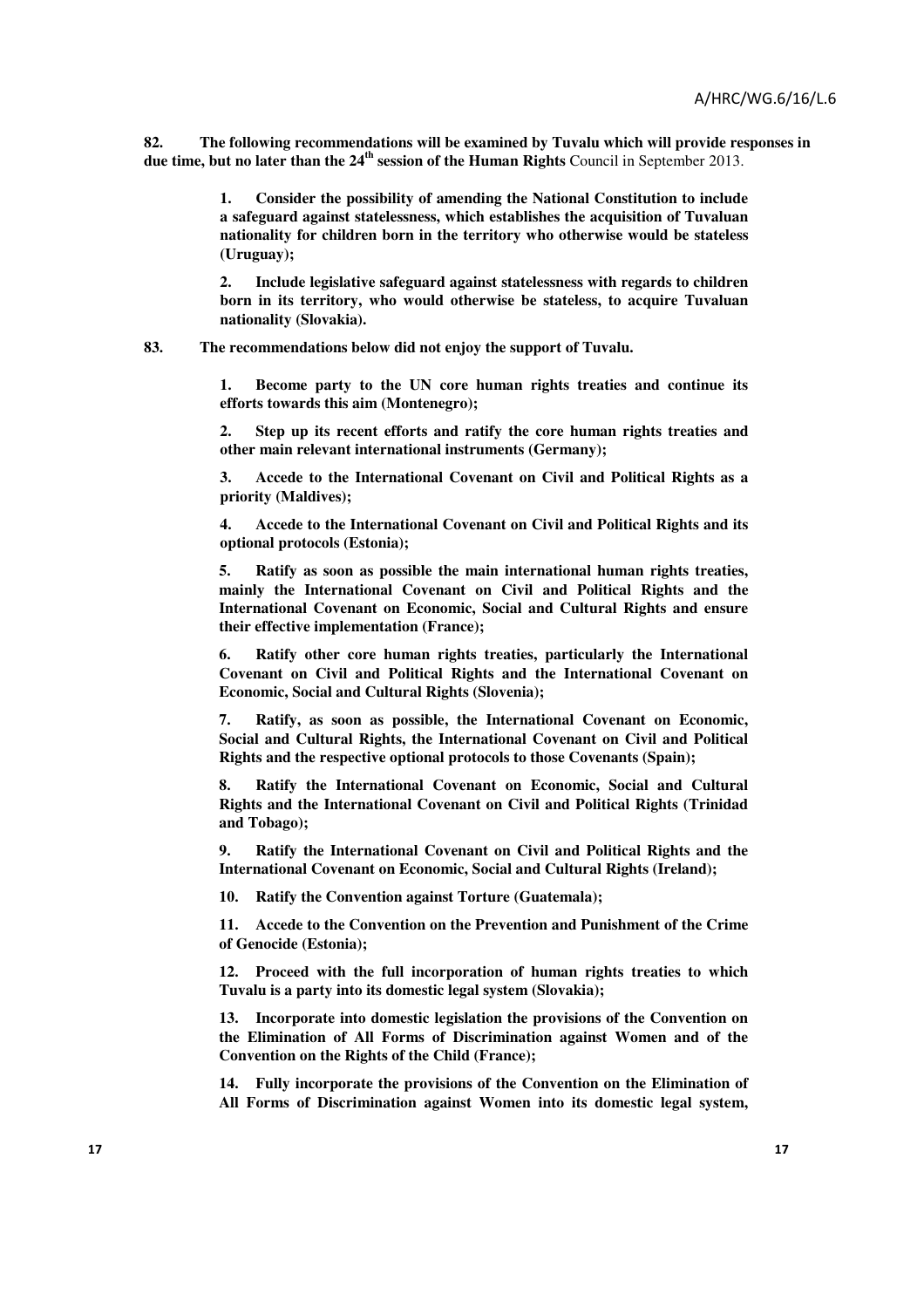**including through the on-going process of the amendment of the Constitution (Hungary);** 

**15. Establish a national human rights institution that is fully compliant with the Paris Principles (Maldives);** 

**16. Establish a national human rights institution in conformity with the Paris Principles (Morocco);** 

**17. Ratify the main human rights treaties and investigate the possibility of the establishment of a national human rights institute, if necessary with assistance from the UN and UN member states (The Netherlands);**

**18. Repeal all provisions that criminalise consensual same-sex conduct and ensure that anti-discrimination laws cover sexual orientation (United Kingdom of Great Britain and Northern Ireland);** 

**19. Support repeal of the provision of the Penal Code criminalizing consensual sex between adult males (United States of America);** 

**20. Introduce in the Constitution the prohibition on gender and sex based discrimination similar to that relating to racial or religious discrimination (France);** 

**21. Amend section 27 paragraph 1 of the Constitution, incorporate into the legislation the principle of equality between women and men and a prohibition of discrimination on the basis of sex as well as enact legislation to enforce the prohibition of discrimination (Germany);** 

**22. Amend country's Constitution and enact other appropriate legislation to prohibit discrimination on gender grounds (Slovakia);** 

**23. Adopt, as a matter of priority, all legal and administrative measures to prohibit and punish corporal punishment of children in all settings, including at home (Uruguay);** 

**24. Adopt legal and administrative measures to eliminate all forms of corporal punishment of children (Chile);** 

**25. Adopt necessary legislative and administrative measures to guarantee freedom of religion (Mexico);** 

**26. Make changes to the Constitution Amendment Act of 2010 to fully guarantee freedom of religion or belief (Canada);** 

**27. Amend or repeal the Religious Organisations Act so as to establish a legal framework ensuring that everyone is free to practice his or her own religious faith without penalty (Ireland).** 

**84. All conclusions and/or recommendations contained in the present report reflect the position of the submitting State(s) and/or the State under review. They should not be construed as endorsed by the Working Group as a whole**.